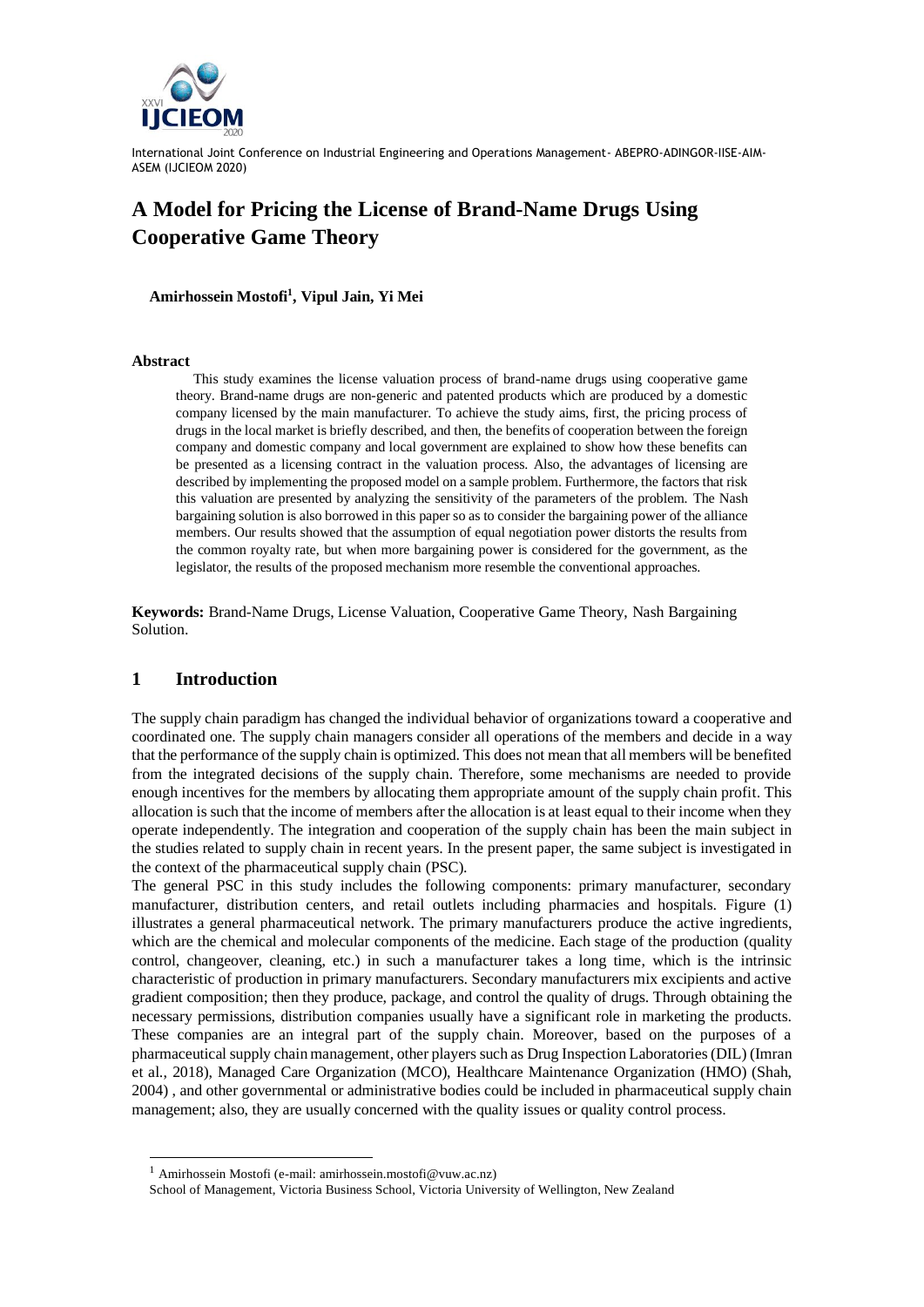



**Fig 1.** A general pharmaceutical supply chain

The health systems are characterized by high expenditure, high research and development costs, highly regulated structure, limited competition, and dominance of patient needs as one of the most basic human rights. PSC accounts for a significant amount of health system costs. In this regard, drugs have been reported to form about 9.8% of all national healthcare expenditures in 2014 (National Center for Health, 2016). Moreover, due to the importance of the health system, governments in almost all countries, regardless of their income level, pay considerable attention to this sector of the society and afford most of the medical costs through public insurances or other reimbursement schemes (Vogler and Martikainen, 2015). Such trends reveal the desirability of the government in controlling and reducing the health system cost. It could establish an alliance with other players of PSC and benefit from the resulting synergy of the cooperation. Doing so, the government could grant the rights and permissions of exclusive products to the producers and distributor of PSC, and other members discount the government by supplying the drugs at a lower price than the common market price. All the PSC members, including the government, could improve their performance by engaging in such a strategy. Considering such a cooperation between the PSC members, we use the cooperative game theory to study the pricing problem of the expensive drugs. The pricing scheme, as explained later, will be such that the profit of the government in the reduction of patient cost is in balance with the profit of the producers for supplying noteworthy amounts of the exclusive drugs in the local market. However, as expected, the bargaining power of the government against that of the producers could result in price reduction and request more discount on the market price. To take into account the bargaining power of the alliance members, the Nash bargaining solution is borrowed in this paper.

Also, it should be pointed out that the proposed methodology is not a mere pricing method, but it just modifies the current market price in a way that the competitive advantages of partners could be taken into account. It could be regarded as a discounting scheme which provides adequate motivations for partners to operate in a participatory style. Therefore, the mechanism is not to be claimed to be competitive with another pricing method, and it does not neglect the remarkable hypotheses hidden in the represented price of drugs. The possibility of using discount for offering lower prices has already been mentioned in other papers such as the study by (Csanádi et al., 2018).

Another important subject regarding the possibility of domestic production of brand drugs is the value of the license. Granting the formulas of the brand drugs entails an especial payment to the secondary manufacturer, which owns the formulas. Such a payment is usually arranged in the form of a license contract. The license contract needs the involvement of another coalition between the domestic manufacture and the secondary (foreign) manufacturer. This extends the analysis of the game from one coalition to two coalitions. The first coalition is established between the domestic and the secondary manufacturers to determine the value of the license contract parameters, and also to form the cooperative firm.

On the other hand, in the second coalition, the government and the cooperative firm negotiate about the new price of the drugs after granting the exclusive right of the production by the government to the cooperative firm. In this paper, exclusive domestic production of licensed-brand drugs; as a result of forming a cooperative firm by a domestic manufacturer and a foreign licensor; is studied as a cooperative strategy that could reduce the franchises related costs of the government. This strategy could provide many advantages for the government and the manufacturers among them, the increase in the income of the manufacturer are studied in this paper. For this benefit, the government also expects discounts from the cooperative firm and the value of the discount depends on the bargaining power of the government and the firm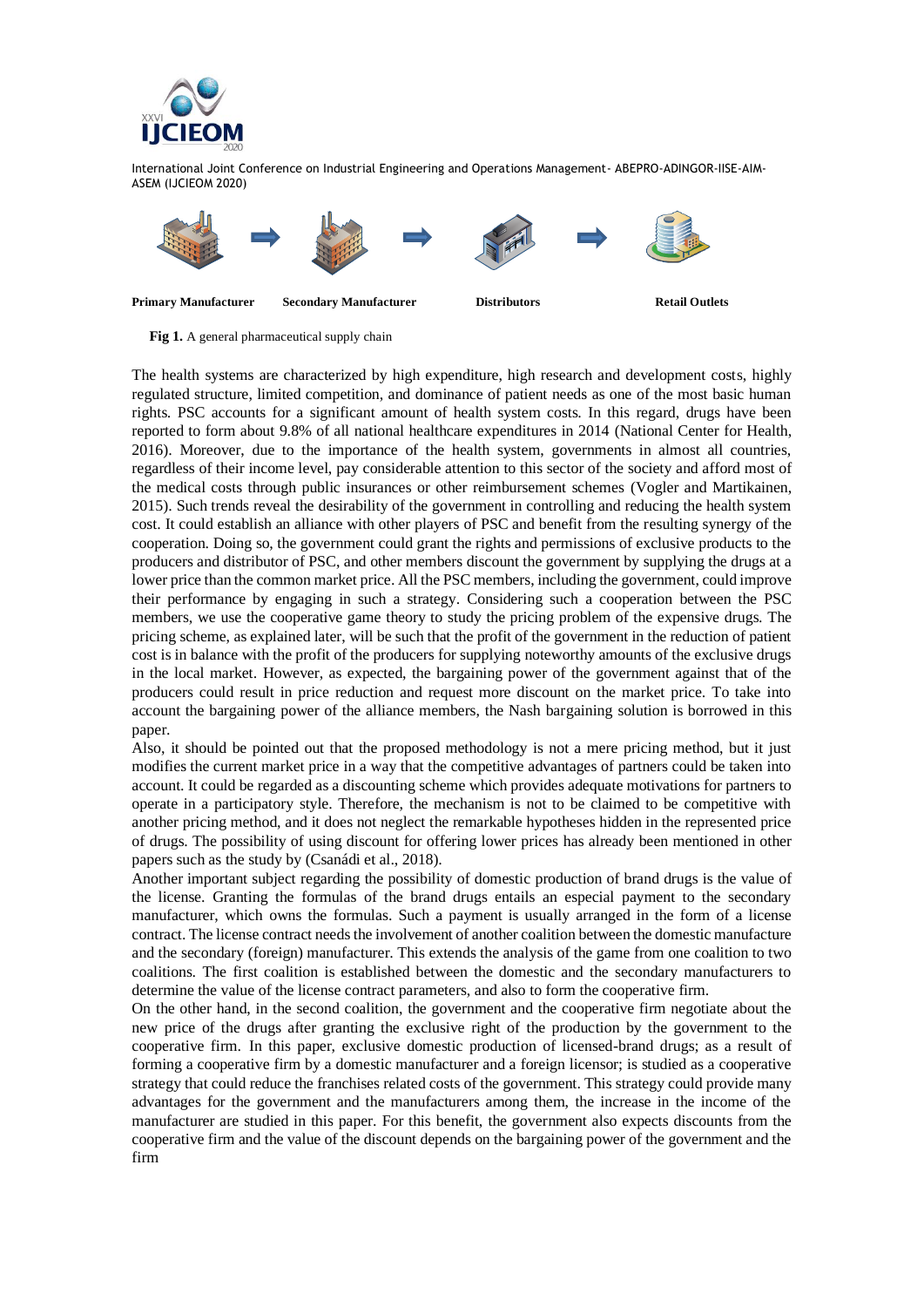

Although the problem of each coalition is discussed separately between the related partners of each coalition, those problems are not distinct, and as shown in this paper, they should be studied in an integrated and dependent framework. This kind of analysis is the novelty of the current study, which besides the embedded logic of the cooperative benefits and the requirement for representing discounted price, provides an integrated and supportive framework for decision making and addressing the pricing and license valuation problem in the considered alliance.

# **2 Literature Review**

In the context of PSC, the coordination mechanisms and contracts have been mostly studied in recent years. Two new coordination mechanisms, namely economic and social collaborative models, were proposed by (Nematollahi et al., 2017) in a PSC, including one retailer and one supplier. Their proposed model aimed to determine the visit interval of the supplier and the service level of the retailer in two ways as follows:

- 1. Economic collaborative: maximizing the profit of PSC as a whole while ensuring minimum payoff (decentralized payoff) for all members.
- 2. Social collaborative: assuming that managers will provide sufficient compensations, though the decision making is done in such a way that the social welfare of the patient is maximized.

(Taleizadeh et al., 2019) studied a reverse PSC, in which the appropriate return prices could encourage the customers to resell the unexpired and useless drugs to the manufacturer. This initiative not only saves the environment from disposal damages of the drugs but also provides additional income to the manufacturer by selling the returned drugs again at a reduced price. An almost similar problem was reported by(Weraikat et al., 2016) when a 3PL was responsible for gathering the returned drugs. Revenue sharing was the coordination contract of that PSC. (Khodabakhshi et al., 2019) coordinated a three-echelon supply chain comprising a manufacturer, distributor, and retailer with two coordination contracts, namely spanning and pair-wise revenue-sharing contracts. In that paper, the demand was a function of the retail price and the Corporate Social Responsibility (CSR) level. (Hosseini-Motlagh et al., 2019) investigated a two-level PSC within it; a manufacturer was in charge of CSR investment and a retailer who faced with a stochastic and scenario-based demand identified the retail price and order quantity of drugs. The problem was solved in two states of centralized decision making and decentralized one. Next, an adjustable bi-level wholesale contract was proposed as the coordination mechanism, which aligns the members toward the centralized decisions while it provides adequate advantages for both the retailer and manufacturer than the decentralized decision-making manner.

(Jabarzare and Rasti-Barzoki, 2019) studied the problem of price and quality setting in a supply chain comprising a manufacturer and packaging company. The problem was evaluated in three ways: noncooperative game, cooperative game under revenue sharing contract, and cooperative game through profitsharing contract. Their results highlighted the increase in the utility of the customers, especially in the case of profit-sharing contract. The license contract assessed in this paper could be regarded as a coordinated contract, which provides the context for productive and profitable partnerships. In the PSC, the license contracts in various forms are a mediator for inter-firm partnerships. For example, in order to establish an alliance between a start-up firm and large pharmaceutical companies, (Yoon et al., 2018) distinguished three types of the license contract, namely milestone and optional upfront payment, royalty and optional upfront payment, and acquisition contract. They characterized the optimal arrangement for each contract and presented insights about the benefits each contract type suggests for start-ups and large pharmaceutical companies.

The mentioned studies reveal some facts about coordination issues in PCS, though they do not address many challenges in this area. They show the appropriateness of cooperative game theory for making decision about coordination problems. Furthermore, they highlight the importance and the need for coordination mechanisms in this context. Although the reviewed studies are mainly based on the cooperative game theory, they differ from the current study in terms of the actors and the type of participation. However, the proposed methodology is in line with the studies which consider different pricing mechanisms in PSC in contrast to current market trends; it also suggests the modifications of prices as the results of partnership and the advantages such partnership bear for the PSC as a whole.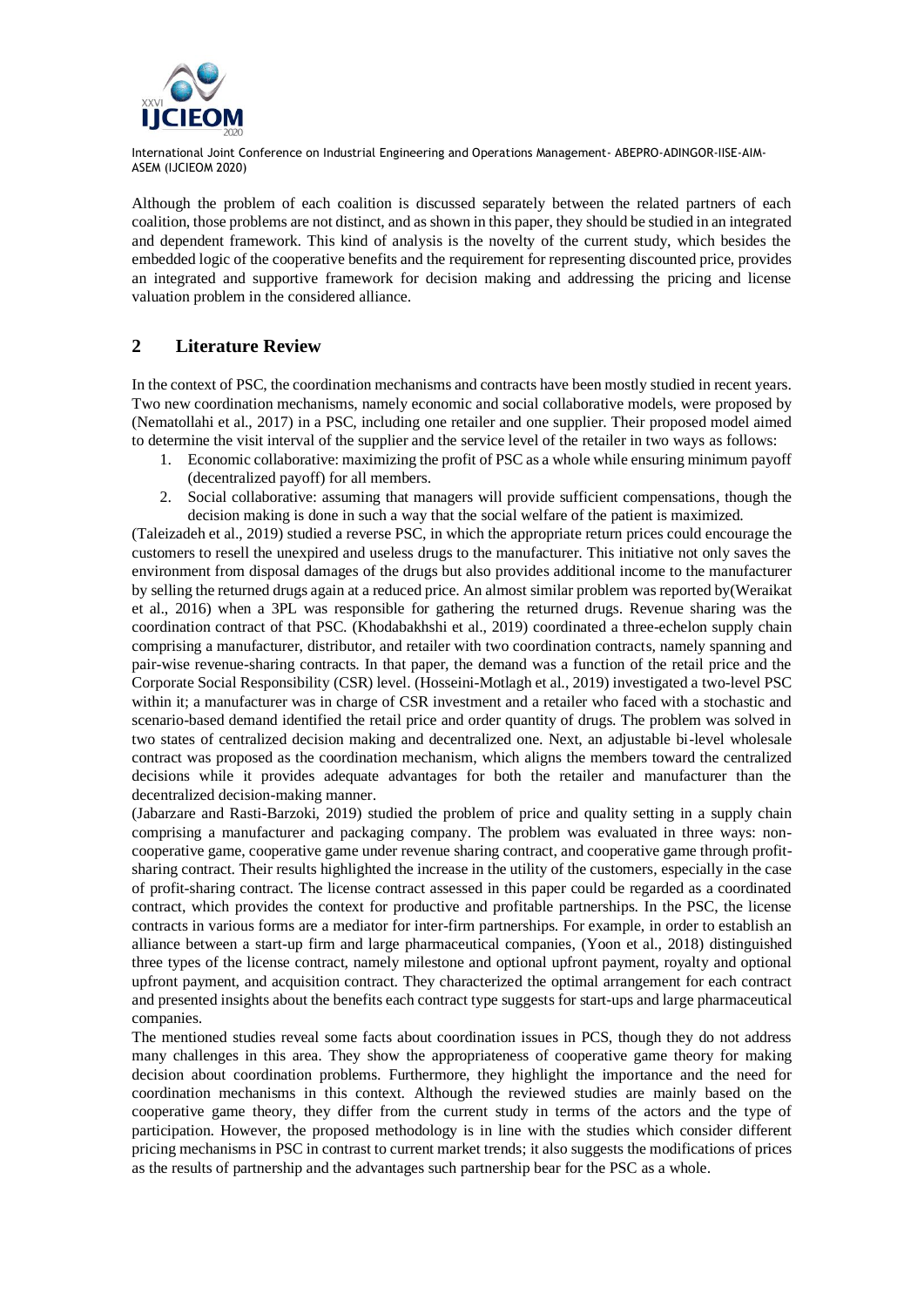

# **3 The Proposed Model**

In our proposed model, we assume that a domestic company is negotiating with a brand-name drug manufacturer over a license and establishing a domestic company. Given the incentives provided by the local government for such an investment, the establishment of this company can have significant benefits to the partners, and the license fee can be modeled using cooperative game theory and considering the benefits of the project. Before describing the model in detail, the model assumptions are presented as follows:

- 1. Given the fact that the process of registering drugs in the local market and obtaining the needed licenses is time-consuming, it is presumed that the selected brand-name drug is a well-recognized product in the local market.
- 2. The pricing process of drugs varies around the world, and it is determined by the policies posed by local governments. In the present study, the pricing mechanism that specifies the sales revenue of a company is by the local pricing process.
- 3. Although there are several operational benefits for establishing a licensed company in the domestic market, the present study merely considers the benefits of this program in reducing transaction costs (tariffs and other import costs) and increasing market share for partners. Other benefits, such as having better production plans rather than importing products and the availability of sufficient drugs, are left untouched; future studies need to account for such issues.
- 4. In the present study, the planning horizon is considered to be equal to the remaining lifespan of the patent. In fact, after this time horizon, the formulation of the drug is introduced as generic, and no licensing right is preserved for the company. Also, we measure the company's final value in the time horizon equal to the value of a generic company and through considering the remaining life of the equipment.
- 5. As it was mentioned, local governments usually facilitate the cooperation of foreign companies with domestic ones to support Gross Domestic Product (GDP). Such facilities include tariff cuts for importing pharmaceutical raw materials and canceling the import of other brands in case of domestic production.

Considering the above assumptions, various aspects of the problem are mentioned in different parts of the study, and then the final model is presented.

## **3.1 Drug Pricing and Demand**

The pricing mechanism of brand-name drugs varies in different countries. For example, while Germany has a free pricing method for these drugs, this free pricing method is controlled by the profit of the manufacturing companies in the UK. In other countries such as France, Turkey, Spain, and Iran, a fixed pricing mechanism is conducted along with comparing the prices with a number of reference countries and reviewing them over a specific period. According to the principles of fixed pricing, the prices of brandname drugs are compared in reference countries, including Australia, Greece, Spain, Portugal, Turkey, and the drug manufacturer country itself; then, the lowest price available in these countries is considered as the basis for pricing. After importing the drugs, customs tariffs and regular taxes are imposed (20-35% for brand-name drugs), and then a profit margin up to 15% is considered for the importer. The profit margin of pharmacies for domestic products is 20-26%, and for products used in hospitals or imported drugs is 15- 20%. Moreover, the profit margin of distributors is 50% of the profit margin of pharmacies, and this rate can be increased up to 20% for cold-chain drugs and narcotic analgesics. Most governments and insurance companies prefer generic drugs to brand-name ones. Since insurance companies usually refuse to cover brand-name drugs, the demand for these drugs is at the lowest level possible. However, if some brand-name drugs are prescribed for chronic and special diseases (e.g., Rebif for MS patients), some supporting organizations might allocate funds for these drugs and increase the demand for them. Therefore, the function of demand can be considered as a function of the price with low sensitivity.

Since the pricing of drugs is a non-competitive process determined by government organizations, the impact of discounts induced by price reductions on the demand and profitability of the company can be examined.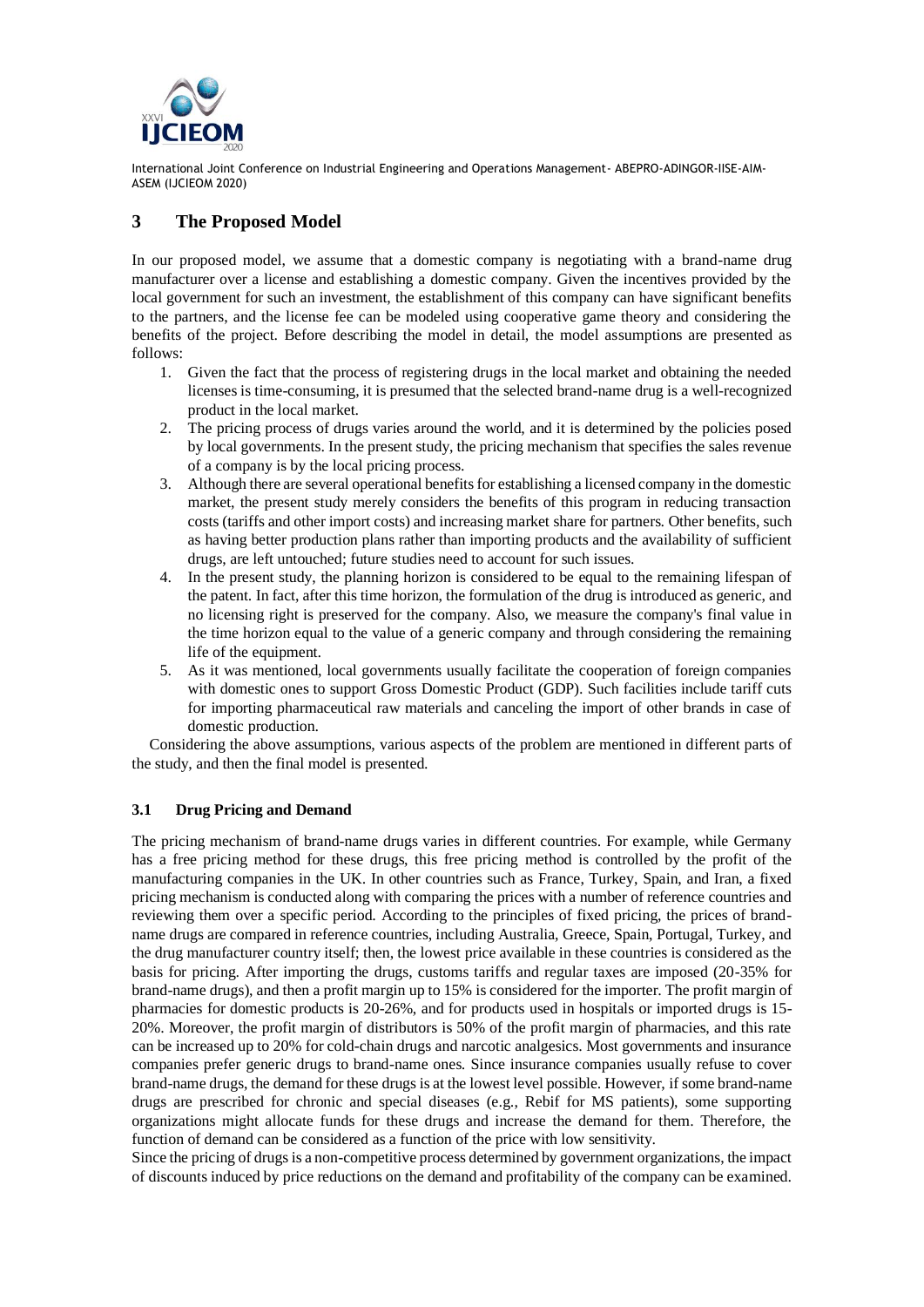

#### **3.2 Deterministic Model**

As explained, creating a licensed company to produce a brand-name drug, at first, involves a coalition consisting of a foreign company with a drug patent and a domestic company as an investor. The local government, as the third player outside the alliance of these two companies, acts as a financial facilitator through paying the discrepancy of drug prices and franchise received from patients. Also, the local government plays a direct role in determining the price of the drug, and it can provide incentives for both parties to participate more actively, especially the foreign company. Considering that the newly established company is responsible for supplying the demand, we consider the capacity for establishing the company to be equal to its annual demand.

Assuming that the company's sales price to suppliers is equal to  $pC$  and the annual demand is equal to q, then the domestic company's sales revenue will be equal to *pC.q*. Taking into account the cost of production variable equal to *cL* and the annual depreciation of the company equal to DPL, the operating profit excluding deductions of tax and license fee can be shown using the following equation:

$$
\pi = (p_c - c_L)q - DP_L \tag{1}
$$

Furthermore, the foreign company grants permission to the domestic company through a licensing contract to use its patented product. The most common form of licensing contracts is determined by considering the fixed amount of lump-sum amount (L) and a royalty percentage relative to sales (r). Hence, the foreign company's licensing payoff (LP) can be shown as:

$$
LP = L + r \cdot p_C q \tag{2}
$$

Now, considering the income tax of the domestic company equal to  $\tau_L$  and the licensing revenue of the foreign company equal to  $\tau_{F,1}$ , the revenue function of the domestic company ( $\tau_{L,C}$ ) and foreign company  $(\tau_{F_C})$  is determined by the establishment of the manufacturing company using the following equations:

$$
\pi_{L,C} = (1 - \tau_L)((p_C - c_L)q - DP_L - L - r.p_C q)
$$
\n(3)

$$
\pi_{F,C} = (1 - \tau_F) \cdot LP = (1 - \tau_F) \cdot (L + r \cdot q \cdot p_C) \tag{4}
$$

To determine the revenue function of the government as the third player after establishing the company, by government regulations, we assume that the drug under consideration has x percent of franchise paid by the consumers and the rest of this money is subsidized to the pharmacies. Considering the profit margin of pharmacies as *ps* and the profit margin of distributors as ds percent of the profit margin of pharmacies, we can calculate the revenue function of the government as:

$$
\pi_{G,C} = -(1-x)(1+ps(1+ds)) \cdot p_C q \tag{5}
$$

It should be noted that in Eq. (5), government revenue has been represented with a minus sign because the government only covers the cost of patients using the received taxes or other revenues.

#### **3.3 The Joint Venture Bargaining Model**

In the present study, Nash's model of bargaining is used to model the determination of market price, partners' revenue, and analysis of different situations governing the problem. Now, we have two coalitions: the first is the partnership of the domestic company as an investor with the foreign company owning the license, and the second one is the coalition between the newly established company and the government, which plays the role of coalition pricing. In each coalition, given the bargaining power of the partners, we can have specific outcomes.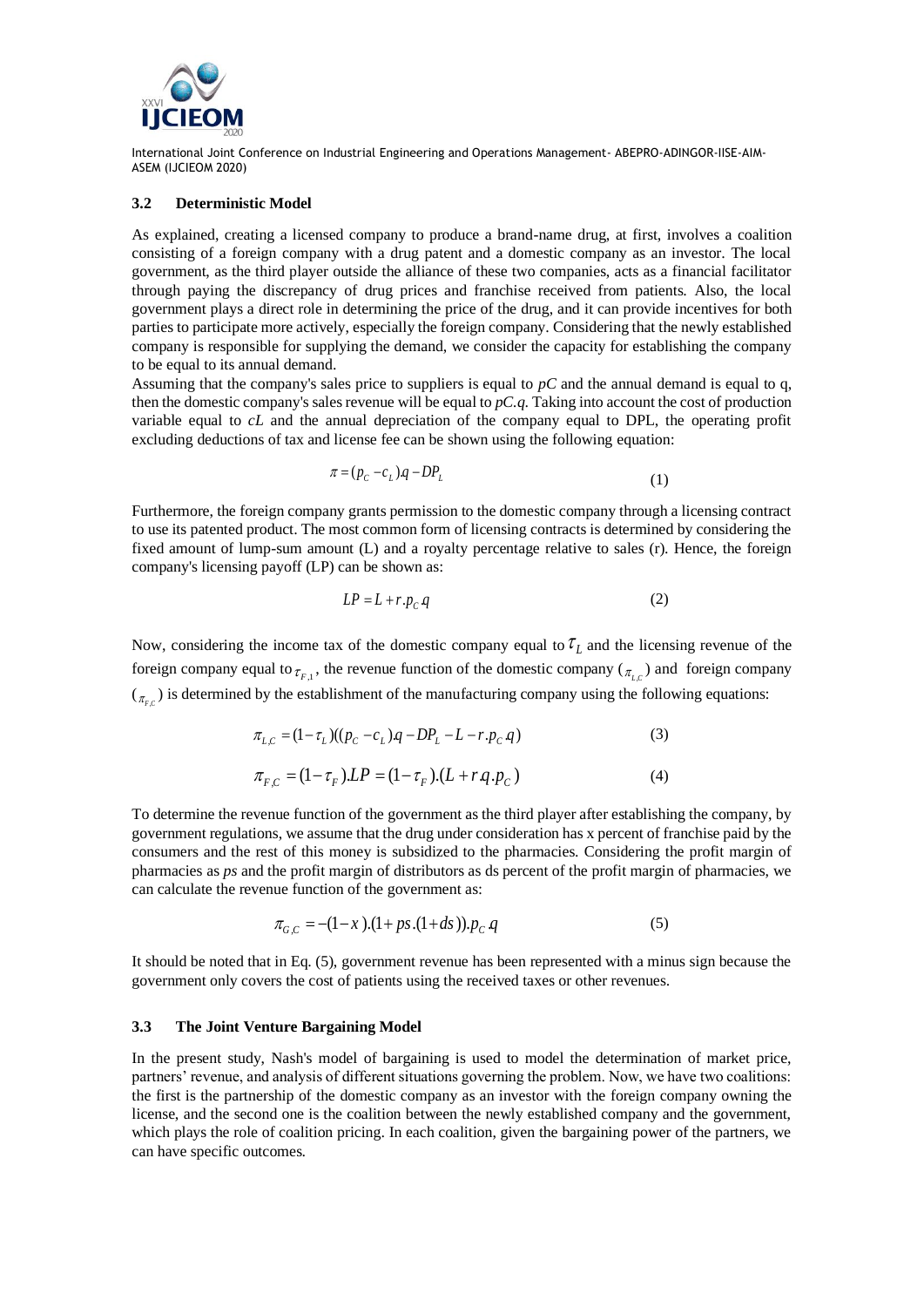

## **4 Discussion**

In this section, we implement the proposed methodology for pricing a licensed drug for the treatment of thalassemia patients in Iran. Thalassemia is caused by the low level of alpha and beta proteins in red blood cells. Hemoglobin is a component of red blood cells that carries oxygen throughout the body and produces alpha and beta proteins. In thalassemia patients, hemoglobin is not able to produce these proteins sufficiently. The patients are categorized into several classes based on the deficiency of each protein and its severity. Thalassemia is not fully curable, and the related drugs only reduce the symptoms and prevent the progression of the disease. Therefore, these patients have to deal with the disease throughout their lives. The best treatment for this disease is blood transfusion, but the adverse effect of this treatment is transfusion-induced iron overload in the patient's body (since there is no way for removing iron from the body). So, thalassemia patients have to use drugs to reduce iron levels in their blood. Jadenu® (deferasirox) is one of the newly developed drugs for this purpose and is produced under the license of Novartis.

The supports provided by the government facilitated the insurance coverage of treatment costs by 85 percent  $(X=0.15)$ . The patients pay the remaining 15 percent of the cost. Although the market penetration of the new drug (Jadenu®) is only 5 percent, regarding its proved effectiveness and the establishment of domestic manufacturing, it seems that the new drug will take 100 percent of the market soon. The annual depreciation rate for the foreign manufacturer is calculated. There are about 18,500 thalassemia patients in Iran who take medical drugs. The results for each supply chain member before and after cooperation are presented in Table 1.

| Supply chain<br>member | The profit before<br>cooperation | The profit of<br>cooperation | The extra profit of<br>cooperation |
|------------------------|----------------------------------|------------------------------|------------------------------------|
|                        | 4021875                          | 17052948                     | 13031073                           |
|                        | 25760000                         | 38791073                     | 13031073                           |
|                        | $-207612075$                     | $-181549928.9$               | 26062146.1                         |
| Sum                    |                                  |                              | 52124292.1                         |

**Table 1.** The results of revenue distribution (USD) in equal sharing mode

(Zaharoff, 2004) reported the average royalty fee in the pharmaceutical industry as 8%, which is a significant difference from 14%. This difference could be due to the equality of bargaining power for all players. As witnessed in the above case, the sales monopoly makes the profits of both foreign and domestic producers more than doubled compared to the pre-cooperation stage. Thus, even if the profit rates of both domestic and foreign producers are decreased compared to the equal sharing mode, they will probably have the motivation to cooperate. The government attempts to mainly satisfy the needs of patients rather than making self-profit or satisfying other members. Therefore, it can use its bargaining power to reduce the costs borne by patients by reducing the profits of all members. So, in the next section, we assume that the government's bargaining power is twice stronger than that of the coalition of domestic and foreign companies. Hence, we put u=0.66 for this new state. Also, the equilibrium price for each gram of medicine and royalty fee is calculated as USD 108 and 11.8 percent, respectively. The license value for each gram of the medicine according to the new value of (r) is calculated as USD 12.74, which is much closer to the value obtained from 25 percent rule. Table 2 presents the revenues of each player in this new state.

**Table 2.** Results of revenue distribution (USD) after considering a doubled bargaining power for the government compared to that of the alliance of domestic and foreign companies

| Supply chain<br>member | The profit before<br>cooperation | The profit of<br>cooperation | The extra profit of<br>cooperation |
|------------------------|----------------------------------|------------------------------|------------------------------------|
| F                      | 4021875                          | 13445965                     | 9424090                            |
|                        | 25760000                         | 35184090                     | 9424090                            |
| G                      | $-207612075$                     | $-171024428.4$               | 36587646.6                         |
|                        | Sum                              |                              | 73175293.2                         |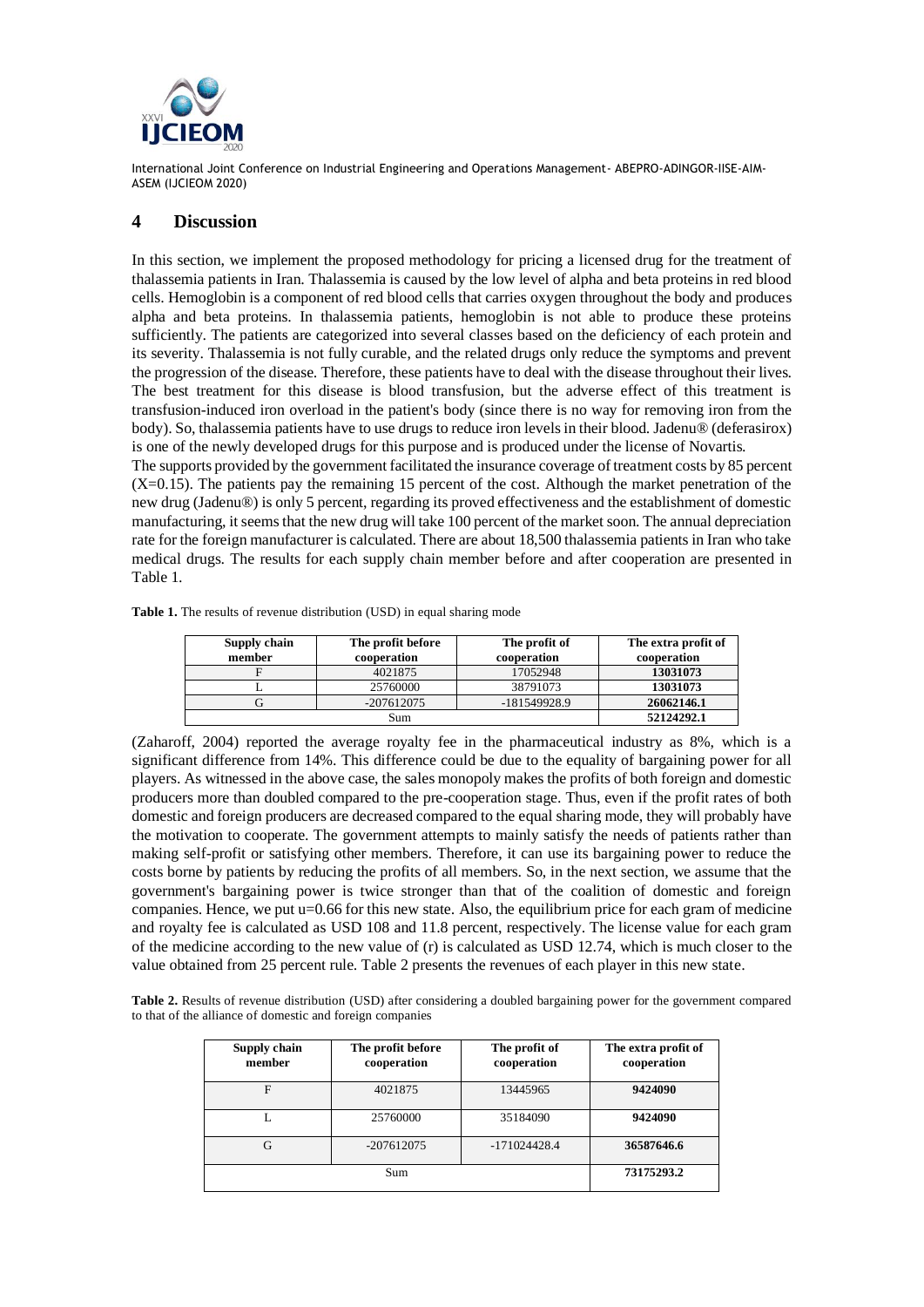

#### **4.1 Bargaining Power of Partners**

In many real-world issues, organizations or companies have different competitive advantages that result in their higher bargaining power. In the present study, the bargaining power of the partners was calculated through using the Nash bargaining model. First, the change in the bargaining power of the government against a coalition of domestic and foreign companies is evaluated.



**Fig 2.** Changes in equilibrium price in relation to bargaining power of the government

Considering Figure 2, it can be observed that when the bargaining power of the government increases, the cost of domestically produced drugs decreases, government spending decreases, and the profits of both the domestic and foreign companies decrease. Indeed, the government is expected to use its bargaining power to reduce its service costs and patients' medical costs ultimately; and this can improve patients' well-being. Finally, the change in the bargaining power of the domestic company against the foreign company (v) is evaluated. The results of this evaluation are summarized in Figure 3.



**Fig 3.** Changes in the equilibrium price in relation to the bargaining power of the domestic company against the foreign company

These results indicate that the bargaining game between domestic and foreign companies cannot affect the equilibrium price between the government and the established company by the domestic company and the license of the foreign company. If the government seeks to legislate how to choose foreign or local companies, it should consider such characteristics as market share and internal profitability of the companies and it should not interfere in the bargaining game between them.

## **5 Conclusion**

The model proposed in the present study was implemented to price a drug for the treatment of thalassemia, and also to determine not only the modified price of the drug but also the parameters of the foreign company license. We also compared the results of the proposed model with common royalty rate